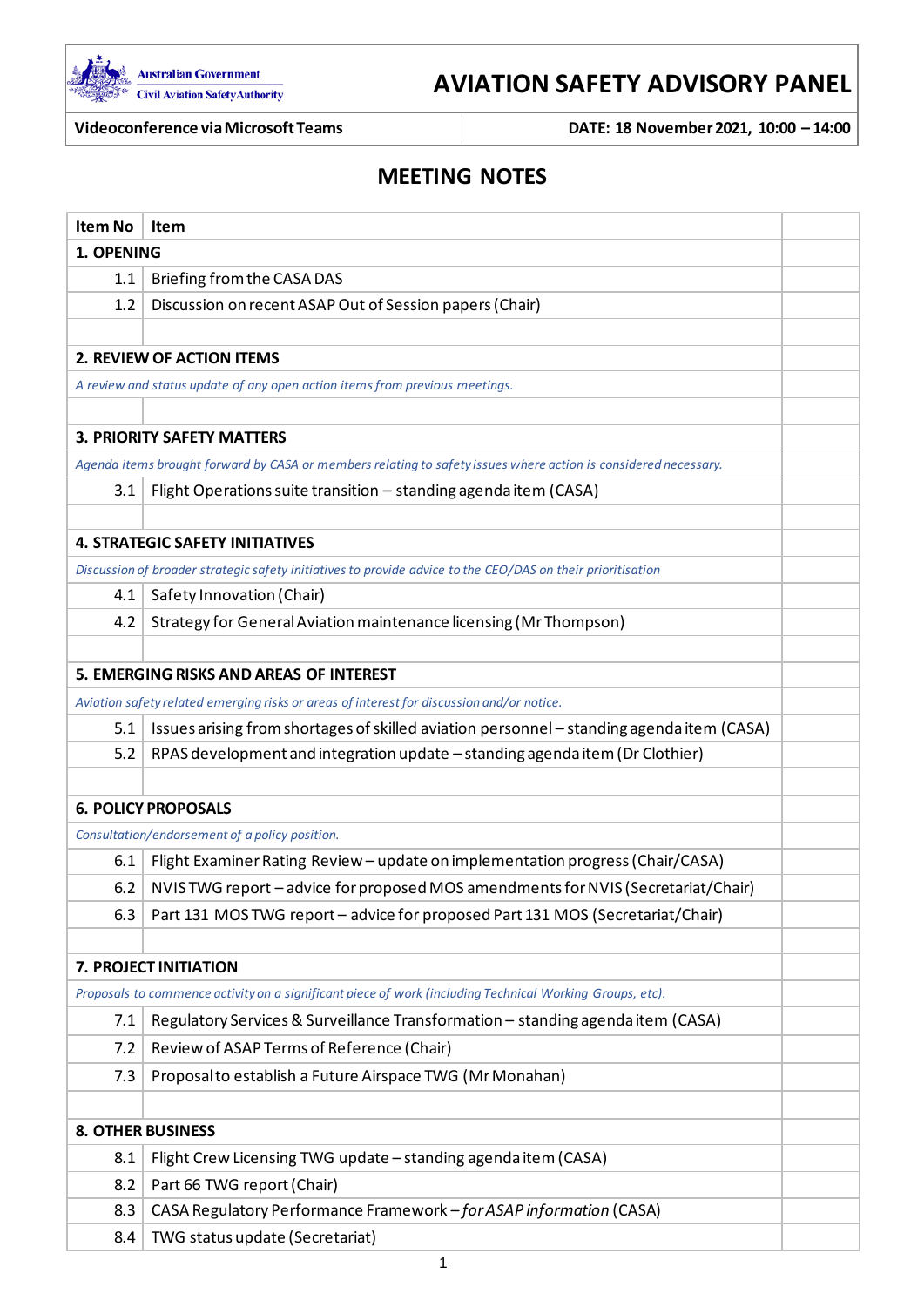# **1. OPENING**

The Chair welcomed all Aviation Safety Advisory Panel (ASAP) members to the fourthmeeting of the Panel for 2021 which was held via videoconference.

Mr Chris Monahan and Mr Andreas Marcelja were welcomed onto the ASAP as CASA's representatives. The Panelmembers expressed their thanks to Mr Rob Walker and Mr Graeme Crawford for their efforts and contributions to the Panel.

Ms Naa Opoku and Mr Warwick Wearing were welcomed to the meeting as Observers from the Department of Infrastructure, Transport, Regional Development and Communications (DITRDC).

Apologies had been received from Mr Mark Awad.

The minutes of the previous meeting were approved by the Panel.

#### **1.1 Briefing from the CASA DAS**

The DAS briefed the Panel on CASA's current areas of focus. These included internal organisational changes and priorities, the implementation of the flight operations regulations, and the role of the ASAP.

The DAS advised that CASA has shifted to a flatter organisational structure with the removal of 'Aviation Group'. She also advised that a governance review was being conducted which intends to informCASA on improving processes and governance for decision making within the organisation and how it utilises its Aviation Safety Committee (ASC). The DAS advised that Mr Rob Walker was appointed the Executive Manager for the Regulatory Oversight Division (ROD) and that CASA is committed to continue operating under the new national oversight model and will fine-tune where appropriate. She informed the Panel that a recent change was the shift of the Guidance Delivery Centre (GDC) to the Guidance, Transformation and Safety Systems (GTSS) Division (previously in ROD) to allow for more bandwidth to focus on the GDC and improve its capability to respond to queries. The DAS also advised that the CASA Board is focusing on a long-term strategy for CASA, such as consideration for emerging technologies and airspace. She also noted the development of the general aviation strategy which intends to clearly communicate what CASA is delivering for the sector.

The DAS acknowledged the nearing of the commencement date of the new flight operations regulations. She reassured the Panel that CASA is determined to engage with operators if they have any issues and will manage them on a case-by-case basis. She also acknowledged CASA's learnings from the development of the Part 103, Part 105, and Part 131 Manuals of Standards (MOSs).

The DAS acknowledged that the work of the ASAP has been focused on regulatory reform which was not the primary intent of the Panel which is to be of a broader aviation safety focus. She added that she would like to work with the Panel on how to move into this focus. The DAS informed the Panel that CASA is reviewing how it engages and consults with the industry to shift the emphasis on discussing policy outcomes as opposed to consulting on draft legislation. A Panel member also supported the desire to shift the focus of the ASAP to strategic and safety matters.

The DAS also informed the Panel about the commencement of the consultation on the requirements for Community Service Flights (CSF) and stated CASA welcomes the guidance of the Panel on the issue.

A Panel member queried whether there was a significant concern with CASA's relationship with the general aviation sector. The DAS stated that the concerns amongst the industry and government varies, however acknowledged that CASA needs to improve the way it demonstrates how it is supporting the sector noting that some policy matters are outside of CASA's remit. Another member commented that there is opportunity to consider the challenges in the general aviation sector and understand whether the concerns are from a lack of understanding about the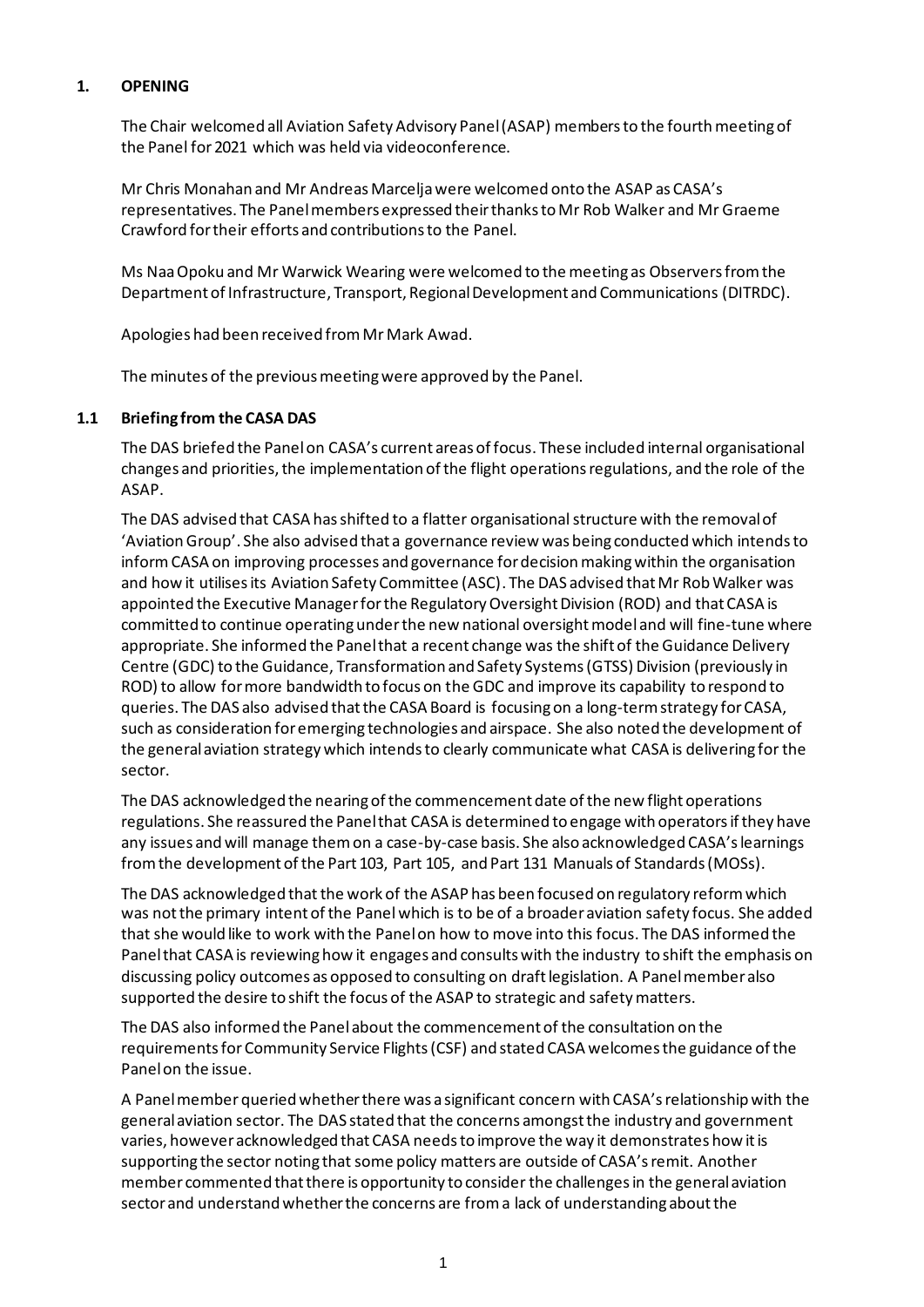justification of specific changes and highlighted the importance of the use of data in explaining changes.

A third member cautioned that a lot of the communications currently being released by CASA may overwhelm the industry and suggested that CASA reviews the methods that it is communicating. The DAS acknowledged that the more effective method to communicate and engage will be through in-person interactions, particularly as COVID restrictions are alleviated. *The CASA DAS left the meeting at this point (10:25).*

#### **1.2 Discussion on recent ASAP Out of Session papers**

The Chair discussed the provision of the Panel's advice to the DAS on the recommendations made by the Part 103 Manual of Standards (MOS) and Part 105 MOS TWGs. The advice supported the TWGs' recommendations and advised CASA to develop alternative regulatory solutionswhich would allow for the continuity of operations despite the deferral of the MOSs.

The Chair also raised the out of session paper tabled by CASA which requested the ASAP 'note' the determinations of the Part 135 seat-break issue. The Chair advised that it became apparent certain aspects of the policy were discussed with other parties outside of the TWG and ASAP consultative process which resulted in parallel communications with the parties and the TWG and ASAP. He added that consequently there was a misunderstanding on specific aspects of the policy. The Chair advised the Panel that he has raised the breakdown of the consultation process with CASA.

Mr Marcelja acknowledged the engagement process on the Part 135 seat-break determination was untidy. He advised the Panel that CASA is committed to review and enhance its internal and external engagement processes associated with policy development. He added that due to the expediency to announce the determination because of the commencement of the flight operations regulations, elements of the consultation and engagement processes were missed.

# **2. REVIEW OF ACTIONITEMS**

Action items from the previous meeting were reviewed and are recorded at **Attachment 1** and, where appropriate, below.

#### **2019-1/5 – In progress.**

Mr Marcelja advised that there was no update on its discussions with ASQA, however reiterated that the DAS is determined to conduct stronger engagement with ASQA. The Chair added that the issue on the misalignment of the required VET education outcomes versus CASA licensing outcomes are increasingly becoming an issue for the industry in relation to skills shortages.

#### **2020-3/1 – In-progress.**

Dr Clothier advised that the National Policy on Emerging Aviation Technologies (NEAT) consultative committee is continuing its work in parallel of the RPAS and AAM Strategic Regulatory Roadmap TWG. Ms Opoku advised that the next meeting of the NEAT consultative committee will discuss policy initiatives, and that it is intended that the airspace policy statement will be signed and published in coming weeks.

#### **2021-1/1 – In-progress**

Mr Marcelja acknowledged the current challenge to accurately determine the number of inactive and active LAMEs. He advised that CASA intends to conduct research on its engagement with LAMEs and can be informed of the number of active LAMEs during this process. A Panel member suggested CASA connects with CAR30 and Part 145 organisations as a means to retrieve the data and Mr Marcelja said he would look into this possibility.

#### **2021-1/2 – In-progress**

Mr Monahan stated that there is a challenge associated with not having standards as a framework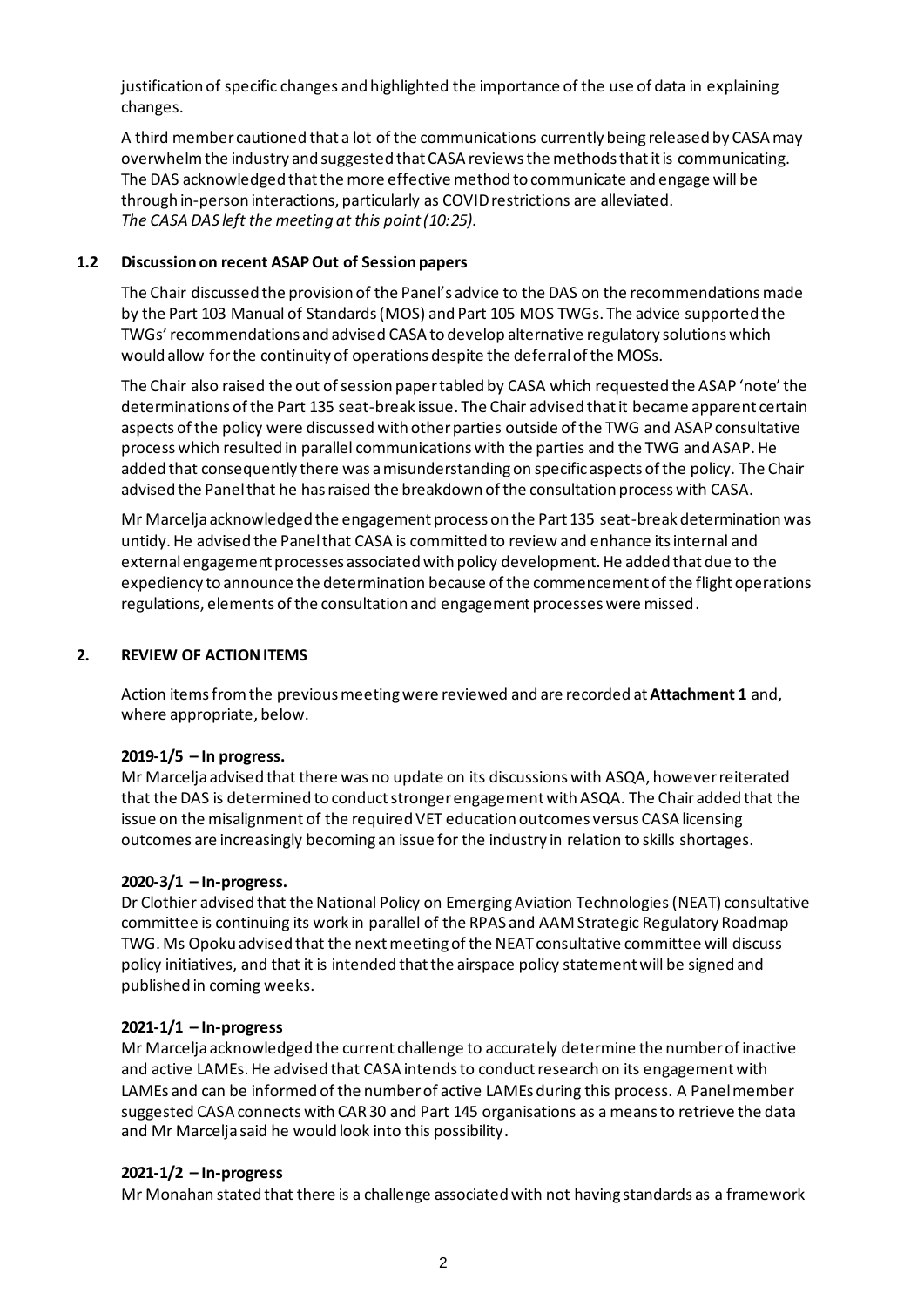for operators to use as they submit alternate means of compliance, however added that this could be considered by the Flight Crew Licensing (FCL) TWG. Mr Marcelja acknowledged the halt of activity in the TWG but added that additional resources and post-commencement of the flight operations regulations will give CASA capacity to focus on the FCL project and TWG. The Chair advised that the Panel previously suggested CASA produce a policy paper about outcome-based regulations which stated that the industry is welcome to submit alternate means of compliance and outline the process in which they are assessed. The Panel recommended educationalmaterial and communications are directed to the general aviation sectorto explain the concepts of alternate means of compliance.

# **2021-1/3 – In-progress**

The Panel considered the use of seminars/workshops as an alternate means of compliance in relation to flight examiner and flight instructor renewals. The Chair added that COVID lockdowns necessitated alternate ways of thinking which resulted in interviews with examiners as opposed to flying with an examiner. Mr Monahan advised that CASA is open to the concept and is also open to trialling it with a focused view on an operator to determine the parameters which will provide the most impact in safety and economic outcomes.

# **2021-3/1 – Closed.**

Mr Monahan advised that is a two-step process for industry enquiries. The first point of entry of an issue or query will be through CASA's Guidance Delivery Centre (GDC). The second step is for the more complex queries to be passed to a task force which meets as demand requires. The task force composes of individuals fromrelevant and appropriate areas within CASA and their objective is to quickly address complex issues, such as the interpretation of regulations.

# **2021-3/1 – In-progress.**

Mr Monahan advised that in reviewing the risks associated with the transition to the new flight operations regulations, CASA conducted a call-around to every AOC holder to provide guidance and transition information to operators and to understand their willingness and acceptance of the regulations. He added that CASA has held deliberate discussions on risks.

# **2021-3/3 – Closed.**

The ASAP have endorsed the proposed amendments to the ASAP Terms of Reference. Further discussion in Agenda Item 7.2.

# **2021-3/5 – Closed.**

The Panel considered CASA's proposed risk profiling workshop and agreed that, given the size of the task, it should not proceed in such a form. The Panel recommended that CASA revisits the Sector Safety Risk Profiles (SSRPs) though TWGs with the focus not only on existing risks but also on emerging safety risks within the sectors, particularly in the context of COVID and the new flight operations regulations.

# **3. PRIORITY SAFETY MATTERS**

# **3.1 Flight Operations Regulations Implementation**

Mr Marcelja reiterated CASA's approach to the transition to the new flight operations regulations has been and will be different to other regulatory changes whereby the administrative burden on industry is relatively low and CASA has produced material to assist operators understand what is operationally different between the old and new rules.

Mr Monahan advised that CASA is expected to be involved in an increased numberof discussions with industry after the 2 December commencement date.

He reiterated that CASA is expecting operators make their "best endeavours" to transition and this is the language being used to communicate with the industry. CASA is prepared to assist operators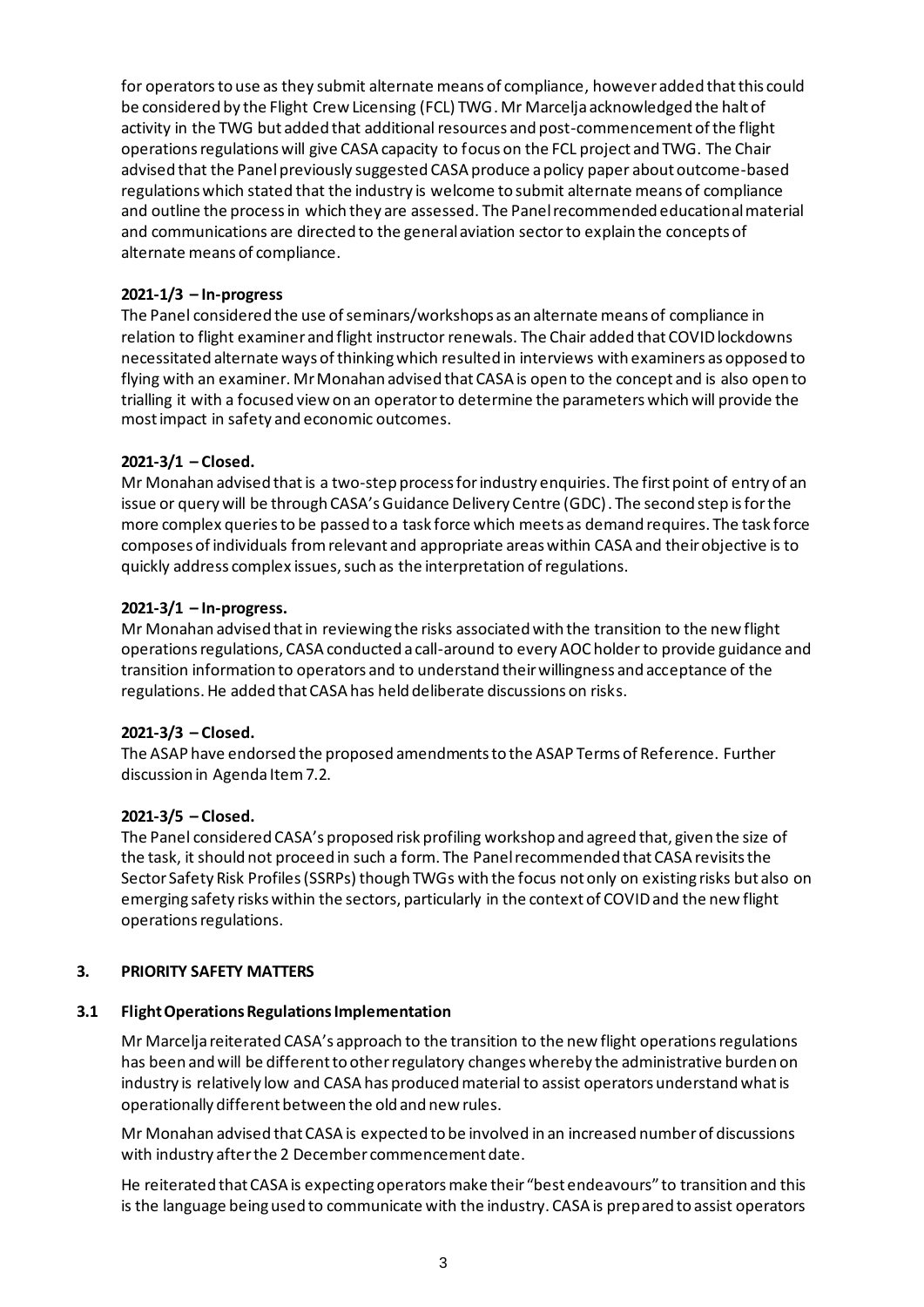with their transition.

# **4. STRATEGIC SAFETY INITIATIVES**

#### **4.1 Safety innovation**

The Panel discussed the potential for CASA to consider a policy that formalises mechanisms to encourage innovative regulatory thinking and management of appropriate trials, such as through a "regulatory sandbox" concept. It was noted that the UK Civil Aviation Authority (CAA) has developed such a concept, where operators and the regulator work together in an open environment in developing a concept through feasibility studies to real-world trials. The Chair discussed that safety innovation may involve technical matters, such as the use of improving training using new simulation technology, as well as those of a philosophical nature, such as consideration of alternative training and checking philosophies and methodologies. Dr Clothier added that this level of lateral thinking occurs in the RPAS sector.

The Panel supported the paper and recommended that CASA develops and implements policy and associated mechanismsto encourage safety innovation. A formal letter of advice will be provided to the DAS.

| Action /              | The ASAP: l                                                          |
|-----------------------|----------------------------------------------------------------------|
| <b>Recommendation</b> |                                                                      |
|                       | <b>Recommends</b> CASA develops and implements policy and associated |
|                       | mechanisms to encourage safety innovation.                           |

#### **4.2 Strategy for General Aviation maintenance licensing**

A Panel member discussed that there is an apparent lack of understanding within industry and CASA on how Civil Aviation Safety Regulation (CASR) Part 66 and associated MOS are intended to function. He added that CASR Part 66 is intended to function like the European Union Aviation Safety Agency's (EASA's) Part 66. He also noted that EASA addressed the issues associated with their maintenance personnel licensing regulations in general aviation with the introduction of the B3/B2L licence.

The Panel discussed the importance of effective education on the suite of regulations as the policy outcomes are difficult to achieve if key stakeholders do not comprehensively understand the intended functionality of the regulations. The Panel member added that a challenge is the view amongst some members of industry and the Part 66 TWG to return to the maintenance personnel licensing regulations that were in force prior to the commencement of CASR Part 66. The Panel supported the concept for an individual to have the ability to build on their licence as they progress with their career, adding that any simpler process to enter the industry would likely result in longer term engagement. The Panel supported the paper and recommended CASA prioritises the establishment of a Part 66 pathway towards a general aviation engineerlicence and agreed to establish a sub-working group from the Part 66 TWG to focus on its development. The Panel acknowledged the linkages of the discussion with Agenda Item 8.2 – Part 66 TWG report. A formal letter of advice will be sent to the DAS in conjunction with the agreed advice in Agenda Item 8.2. Based on the discussion, another Panel member suggested whether it was appropriate to elevate the issue to a more strategic item as it appears to be a larger issue for the broader industry as opposed to solely maintenance personnel licensing. The Panel requested this member develop a paper to further consider the concepts associated with a strategic approach to aviation personnel licensing.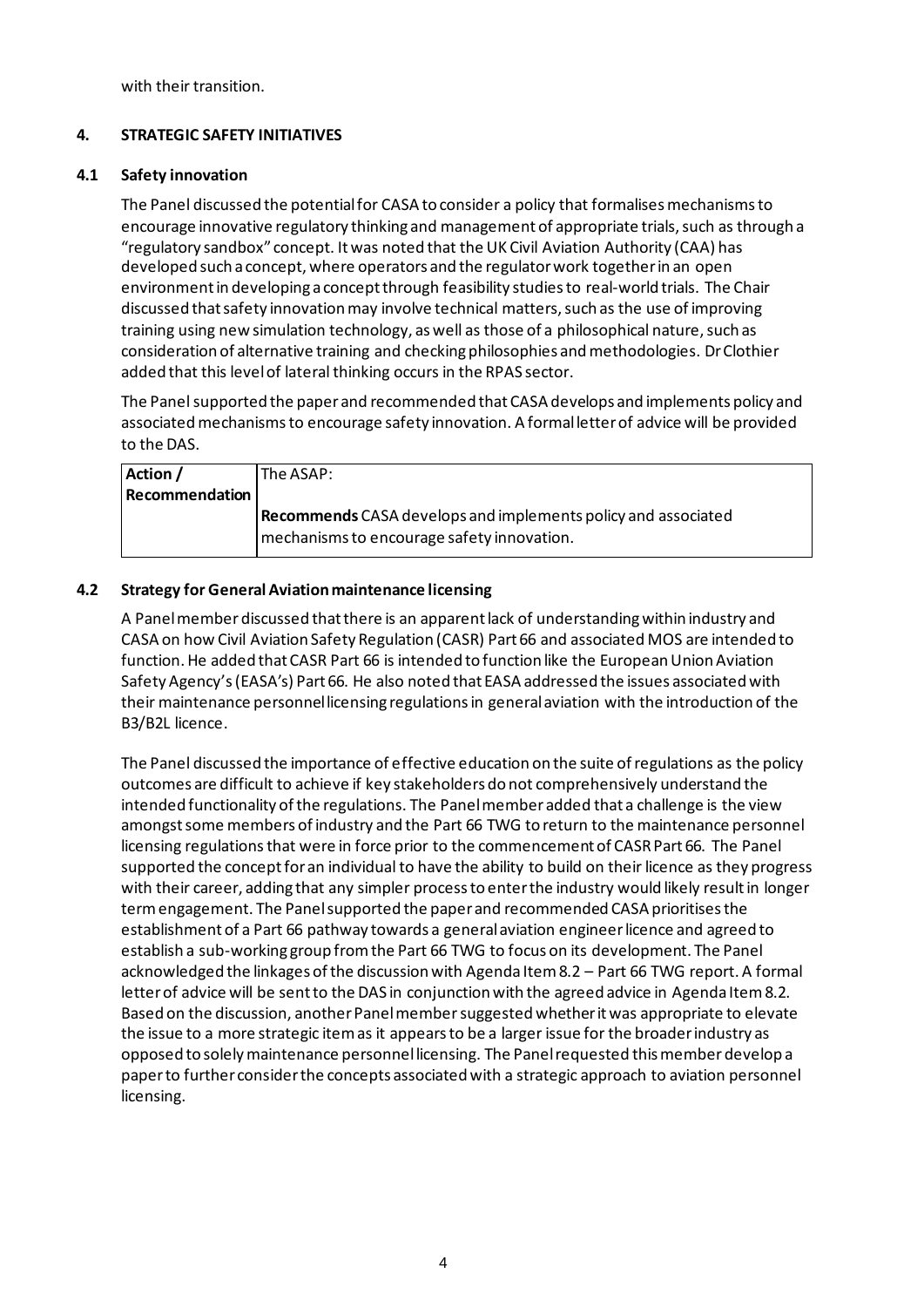| Action /       | The ASAP:                                                                                                                                   |
|----------------|---------------------------------------------------------------------------------------------------------------------------------------------|
| Recommendation |                                                                                                                                             |
|                | Recommends CASA elevates the priority of the establishment of a Part 66<br>pathway towards a general aviation engineer licence.             |
|                | Agrees to establish a sub-working group from the existing Part 66 TWG to<br>specifically focus on the development of a GA engineer licence. |
|                | <b>Requests</b> a Panel member develop a paper that considers the idea of a<br>strategic approach to aviation personnel licensing.          |

## **5. EMERGING RISKS AND AREAS OF INTEREST**

#### **5.1 Issues arising from shortages of skilled aviation personnel (Standing Agenda Item)**

This agenda item was discussed in Agenda Item 2 – Review of Action Items, Action Item 2021-1/1.

#### **5.2 RPAS development and integration update (Standing Agenda Item)**

A Panel member discussed the significant benefits of the recently released standard scenarios which has assisted with alleviating the issues associated with the RPAS application backlog. He also acknowledged the benefits associated with the automated approval system for RPAS operations at certain aerodromes and noted the industry's desire and encouragement for CASA to expand this. He also noted CASA's recent approval of additional drone application providers and acknowledged the safety advantages associated with the use of the applications.

The member also raised concerns expressed by the RPA Registration TWG in relation to the proposed regulatory amendments to the RPA registration and accreditation scheme. In their report, the TWG informed the Panel that they are concerned about the cost of the registration fee for recreational drone users. The Panel shared the concerns of the TWG and cautioned that a high registration cost is likely to result in a low compliance uptake and inevitably impact safety. It was added that the setting of the fees will be critical to the success of the scheme and the associated safety benefits. Mr Monahan advised that CASA is aware of the concerns expressed by the TWG and the Panel and has expressed these concerns with the appropriate government departments, howevernoted that the issue is complex due to the varying requirements of the Government. He also advised that there will be a separate consultation on the registration levy. The Panel discussed its ability to provide aviation safety advice on the matter. It was requested that CASA provides a brief to the Panel on the policy decisions made by CASA and other government departments in relation to the scheme and levy to help inform their advice.

| Action /              | The ASAP:                                                                                                                                                          |
|-----------------------|--------------------------------------------------------------------------------------------------------------------------------------------------------------------|
| <b>Recommendation</b> |                                                                                                                                                                    |
|                       | Requests CASA to brief the Panel on the policy decisions made by CASA and<br>other government departments in relation to the RPA registration scheme and<br>llevy. |

#### **6. POLICY PROPOSALS**

#### **6.1 Flight Examiner Rating (FER) Review – update on implementation progress**

Mr Monahan advised the ASAP that CASA had received the advice of the Panel and acknowledged that CASA was yet to meet with the TWG to work through some of the recommendations.

A Panelmember, who was the Co-Chair of the TWG, reaffirmed that the TWG was unanimous with its advice on how to proceed with the FER review implementation and added that the intention is for different sectors to meet separately to look at specific items. He added that the TWG and the implementation needs energy and direction.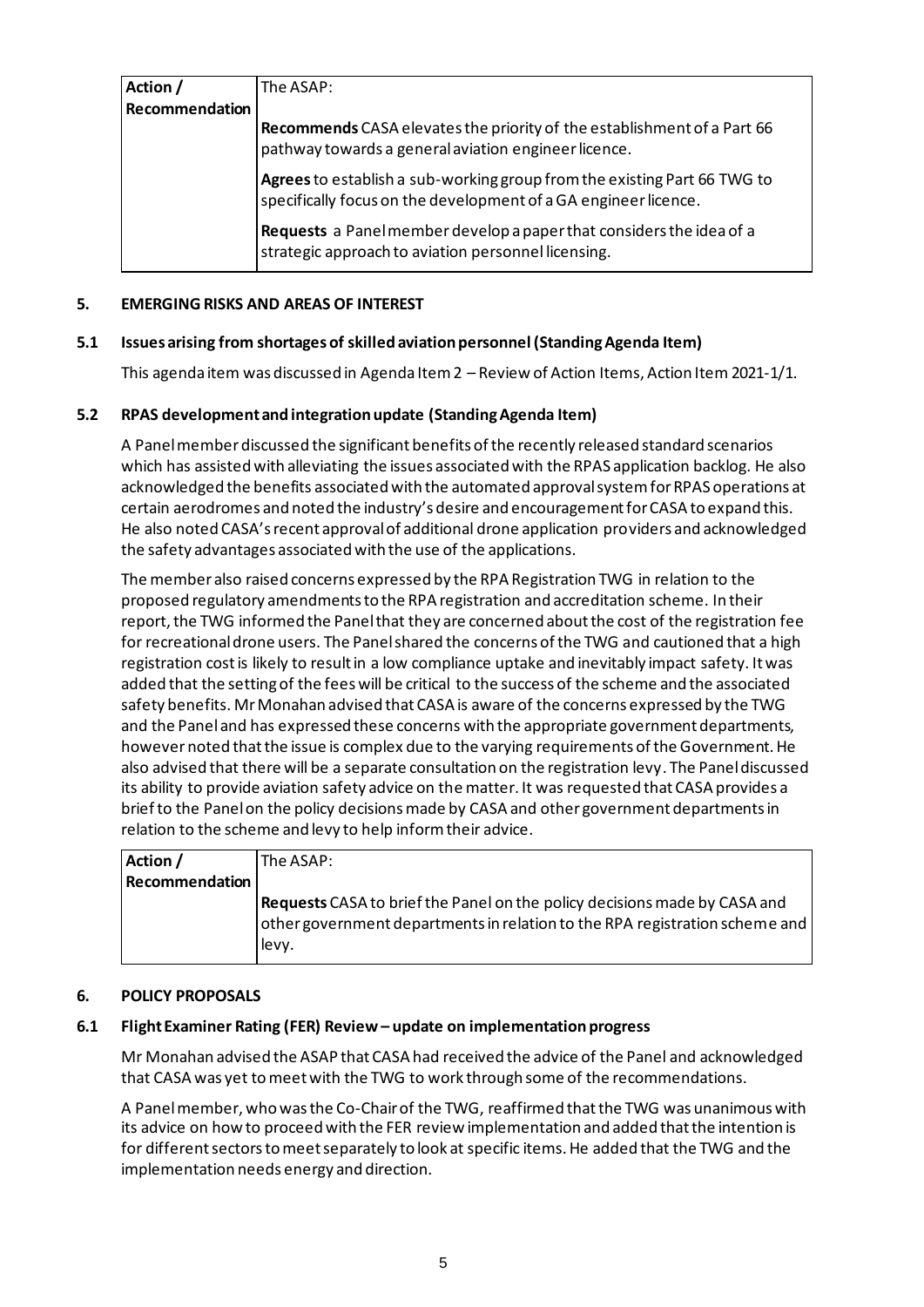The Panel are conscious of industry expectations on previously communicated timelines and recommended CASA provided the TWG with an update on forward plans as soon as possible. A formal letter of advice will be provided to the DAS.

| Action /              | The ASAP:                                                                |
|-----------------------|--------------------------------------------------------------------------|
| <b>Recommendation</b> |                                                                          |
|                       | <b>Recommends</b> CASA provide the FER Review Implementation TWG with an |
|                       | update on forward plans as soon as possible.                             |

# **6.2 NVIS TWG report – advice for the proposed MOS amendments for NVIS**

The Panel considered the report provided by the Night Vision Imaging System (NVIS) TWG. The Panel supported the recommendation made by the TWG members to endorse the proposed MOS amendment instrument, noting the TWG will continue its engagement with CASA in 2022. A formal letter of advice will be provided to the DAS.

| Action /       | The ASAP:                                                                                                                                                     |
|----------------|---------------------------------------------------------------------------------------------------------------------------------------------------------------|
| Recommendation |                                                                                                                                                               |
|                | Supports the NVIS TWG's recommendations.                                                                                                                      |
|                | Supports CASA to make the proposed MOS amendment instrument.                                                                                                  |
|                | Recommends CASA to continue working with the TWG in early-2022 to discuss<br>further policy matters and allow for opportunities to fine-tune the legislation. |

# **6.3 Part 131 MOS TWG report – advice for proposed Part 131 MOS**

The Panel considered the report provided by the Part 131 MOS TWG. The Panel supported the TWG's recommendation to defer the MOS and advised CASA to defer the making of the Part 131 MOS and implement an alternate regulatory solution to ensure the continuity of operations from the 2 December. The Panel discussed the potential complexity associated with the deferral of the MOS for commercial balloon operators as they are AOC holders, however CASA advised that there are options that will allow for the MOS to be deferred. The ASAP strongly recommended that the solution is communicated with the TWG as soon as possible.

The Panel considered the TWG's request to expand their remit to include the consideration of the Part 131 Civil Aviation Safety Regulation (CASR) which was made in December 2019. The Panel noted the request, however affirmed that the original tasking set by the ASAP is for the TWG to focus on the MOS. Should it be deemed appropriate and necessary, the Panel may expand the remit of the TWG in the future. A formal letter of advice will be provided to the DAS.

| Action /       | The ASAP:                                                                                                                                                          |
|----------------|--------------------------------------------------------------------------------------------------------------------------------------------------------------------|
| Recommendation |                                                                                                                                                                    |
|                | Supports the Part 131 MOS TWG's recommendations to defer the Part 131<br>MOS.                                                                                      |
|                | Recommends CASA to defer the making of the Part 131 MOS and develop an<br>alternate regulatory solution to ensure the continuity of operations from 2<br>December. |
|                | <b>Strongly recommends</b> CASA communicates the alternate regulatory solution<br>with the Part 131 MOS TWG as soon as possible.                                   |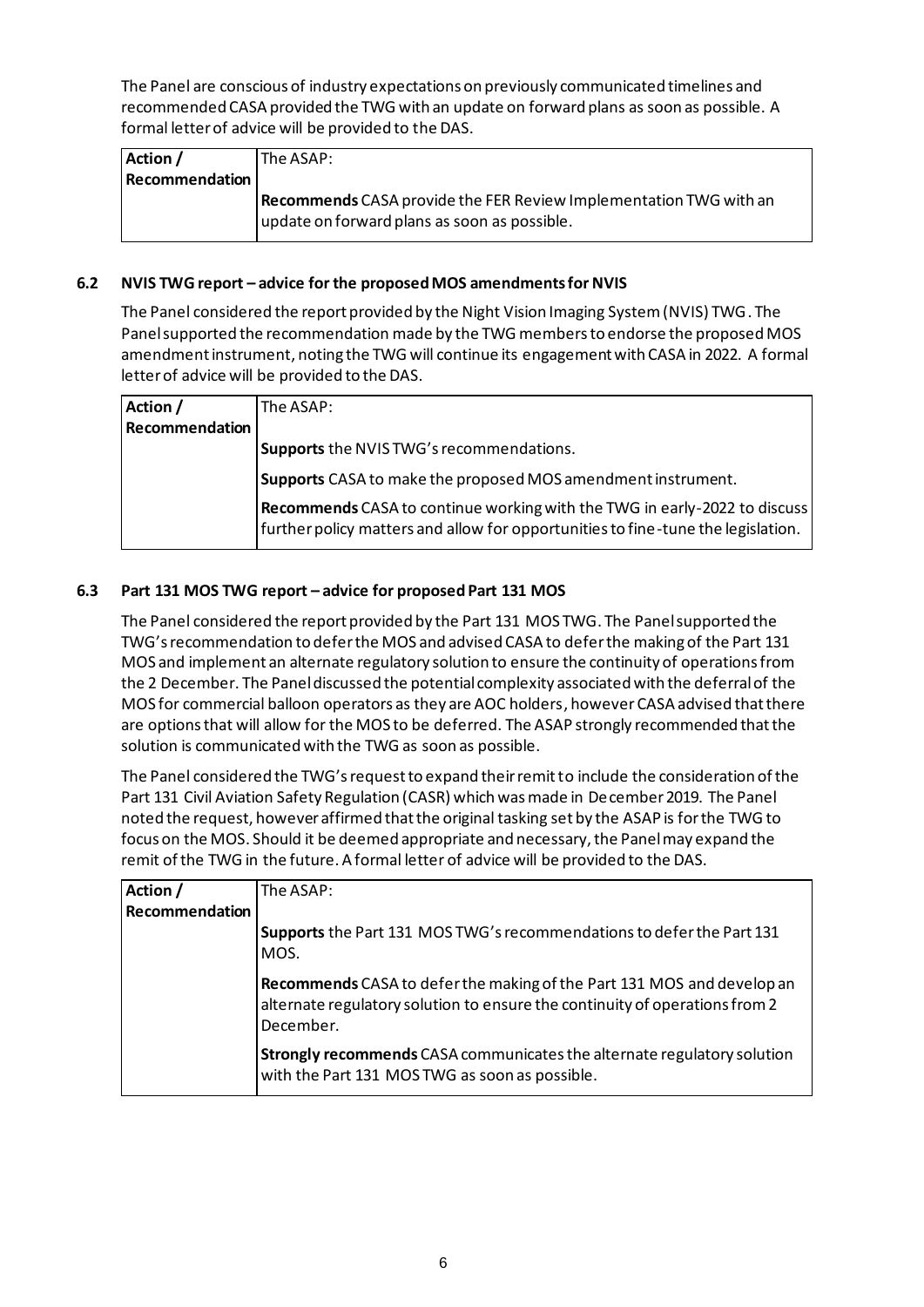# **7. PROJECT INITIATION**

# **7.1 Regulatory Services and Surveillance Transformation (RSST) (Standing Agenda Item)**

Mr Marcelja advised the Panel that the new Executive Manager for CASA's Regulatory Oversight Division (ROD) is Mr Rob Walker. He added that CASA is committed to maintaining the national regulatory surveillance and services model, but noted CASA is reviewing areas that can be finetuned based on feedback received, such as ensuring there is point of contact at CASA for operators, and to ensure CASA officers can have deeper understanding and knowledge of an operator and their operations rather than solely focused on the transactional processes. The Chair discussed concerns raised by industry regarding the potential loss of corporate knowledge and understanding of operators' operations with the new national oversight model.

A Panel member cautioned over a potential watering down of the national model due to a few complaints on inevitable early implementation issues but supported fine-tuning the model where appropriate. He added that such a large functional and operational change can take a few years to settle.

# **7.2 Review of the Aviation Safety Advisory Panel (ASAP) Terms of Reference**

The Chair commented that a desire of the Panel and the DAS is to utilise the Panel on aviation safety strategy and to inform CASA on policy and noted that the current Terms of Reference allows for this.

The Panel endorsed the proposed amendments to the ASAP Terms of Reference.

| Action /       | The ASAP:                                                                  |
|----------------|----------------------------------------------------------------------------|
| Recommendation |                                                                            |
|                | <b>Endorses</b> to the proposed amendments to the ASAP Terms of Reference. |

# **7.3 Proposal to establish a Future Airspace TWG**

Mr Monahan advised that CASA has been reviewing guidance from the government's draft Australian Airspace Policy Statement 2021 and seeking input from stakeholders in preparation to develop the Australian Future Airspace Framework (AFAF). To support the development, the ASAP supported the proposal to establish a TWG.

A Panel member enquired whether the scope of work of the TWG will including on-going engagement mechanisms with the broader industry. Mr Monahan answered that this is not planned for this TWG however acknowledged that further amendments to the tasking instructions is possible if the Panel deem necessary. Another member suggested that the composition of the TWG membership should include an individual with airworthiness experience. The Panel supported this suggestion and requested members to provide nominations for the TWG.

| Action /       | The ASAP:                                                                                    |
|----------------|----------------------------------------------------------------------------------------------|
| Recommendation |                                                                                              |
|                | Agrees to establish a Future Airspace TWG.                                                   |
|                | Recommends including an airworthiness subject matter expert in the<br>membership of the TWG. |
|                | Requests members to provide nominations for the Future Airspace TWG.                         |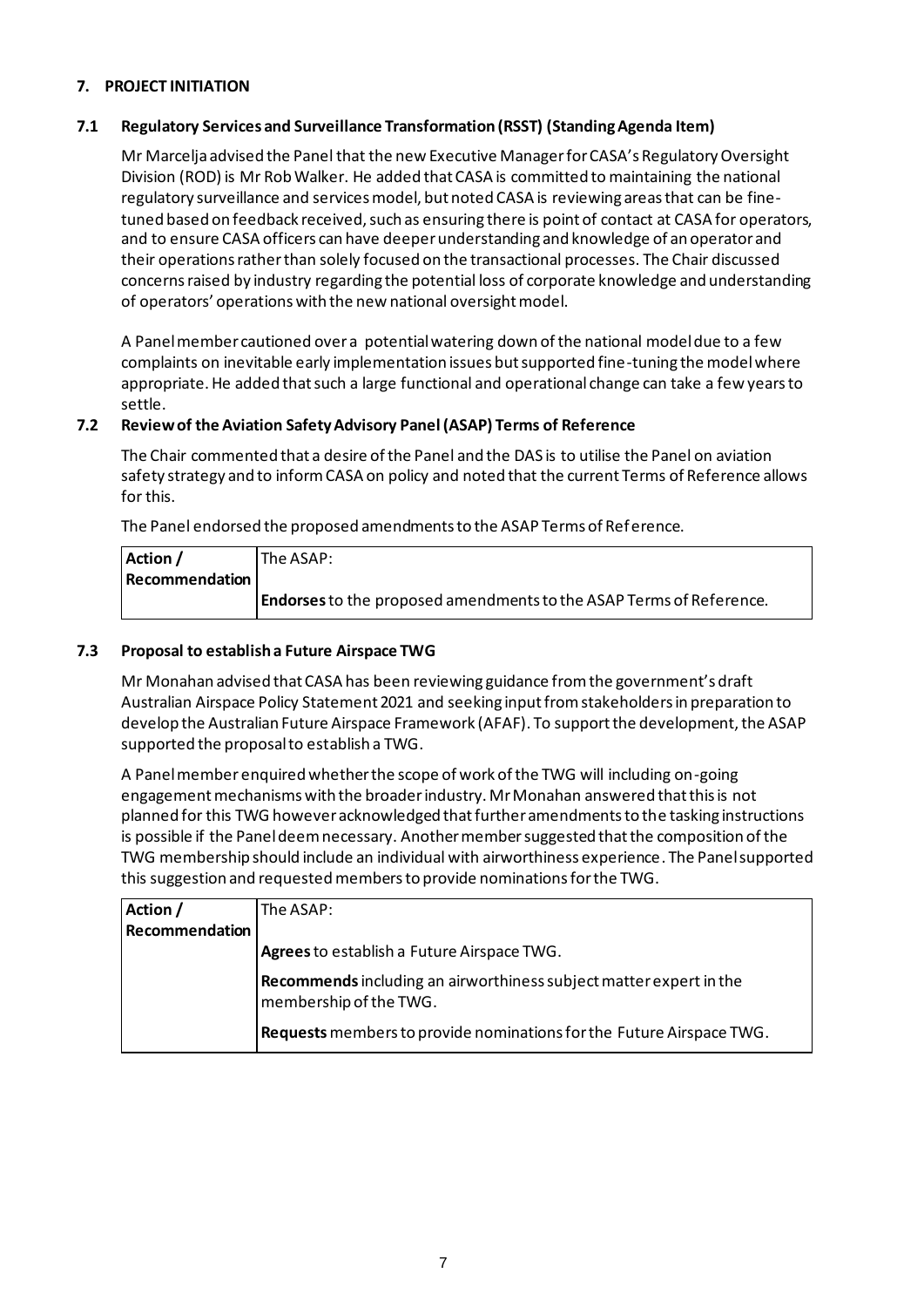# **8. OTHER BUSINESS**

#### **8.1 Flight Crew Licensing TWG update (Standing Agenda Item)**

As discussed in Agenda Item 2 – Review of Action Items, Action Item 2021-1/2, Mr Marcelja acknowledged the halt of activity in the TWG but added that additional resources and postcommencement of the flight operations regulations will give CASA capacity to focus on the FCL project and TWG.

| Action /              | lThe ASAP: l                                                                 |
|-----------------------|------------------------------------------------------------------------------|
| <b>Recommendation</b> |                                                                              |
|                       | <b>Strongly recommends</b> CASA reinvigorates the TWG as soon as possible to |
|                       | discuss progress and on-going priorities.                                    |

#### **8.2 Part 66 TWG report**

In an extension of the discussion in Agenda Item 4.2, the Panel considered the report provided by the Part 66 TWG. The Panel noted the report and agreed to appoint ASAP member Mr Mark Thompson as the Industry Co-Chair for the Part 66 TWG. A formal letter of advice will be provided to the DAS in conjunction with the agreed advice in Agenda Item 4.2 – Strategy for general aviation maintenance licensing.

| Action /       | The ASAP:                                                                                                      |
|----------------|----------------------------------------------------------------------------------------------------------------|
| Recommendation |                                                                                                                |
|                | Noted the Part 66 TWG report.                                                                                  |
|                | Agreed to appoint ASAP member Mr Mark Thompson as the Industry Co-Chair<br>for the Part 66 TWG moving forward. |

# **8.3 CASA Regulator Performance Framework – for ASAP information**

Mr Marcelja advised that CASA's Regulator Performance Framework (RPF) report was for the Panel's information only and added that this is the last year that the framework will be in place. The Panel reaffirmed their position from December 2020 that they do not wish validate CASA's selfassessment of the RPF and noted the paper and the report.

#### 8.4 Technical Working Group (TWG) status update

The Secretariat updated the Panel on TWG activity since the last ASAP meeting and noted that throughout 2021 there were 50 videoconferences held with TWGs. The Panel discussed the availability of TWG meeting outcomes and requested all summaries be published on GovTEAMS and sent directly to ASAP members where further involvement of the Panel is required.

A Panel member queried the role the Panel wished to have in reviewing policy outcomes and recommendations of the RPAS and AAM Strategic Regulatory Roadmap TWG. The Panel discussed its role to provide strategic safety advice and requested to receive the outcomes of the TWG for their consideration. Another member added that the ASAP has historically been focused on providing advice in relation to CASA'sregulatory reform and queried whether its purpose to provide strategic safety advice needs more focus. It wassuggested the industry representatives of the Panel discuss how this can be done.

Patrick Murray Chair November 2021